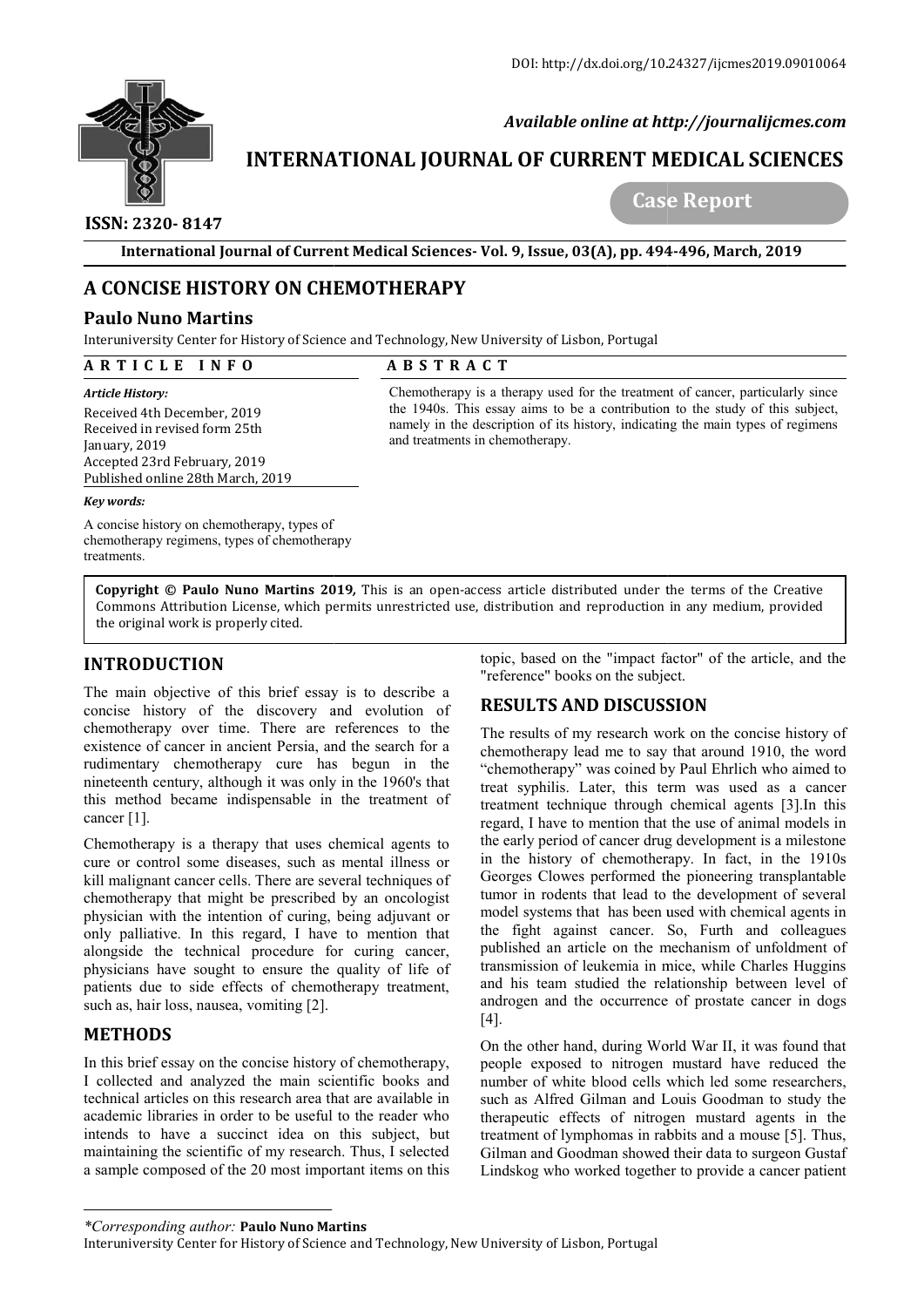with the first experimental chemotherapy [6]. In 1946, experimental results of this chemotherapy were published and showed that tumors could be reduced in size, although the inability of mustard gas to produce lasting remissions has led to some pessimism during the 1950s [7].Most positively, in 1948, Farber and his colleagues developed antifolate compounds (known as methotrexate) that were tested in children with leukemia, who had shown a remission of their disease after this treatment [8].In this regard, I have to mention that the first description of the first tumor to be effectively cured was actually performed by Min Chiu Li, in 1958 [9].

In the 1960s, a major milestone occurred in the cure of cancer through the combination of several drugs in the chemotherapy regimen, namely the program known as VAMP (vincristine, amethopterin, 6-mercapto-purine, prednisone) [10], followed by MOMP (nitrogen mustard, vincristine, methotrexate, prednisone) and MOPP (nitrogen mustard, vincristine, procarbazine, prednisone) which were developed by pioneering physicians Frei, Freireich, DeVita, Moxley, among others [11] who have allowed a more effective treatment of cancer, since that time. Another success achieved in this decade was the understanding of the relationship between the kinetics of cancer cells and the mechanisms of action of different chemotherapeutic agents [12]. Indeed, the chemotherapeutic drugs could be classified according to the phase cell cycle in which they are active. For example, there are agents that have a linear dose response curve with respect to the cell cycle-phase (e.g. alkylating agents), while there are agents whose cell ability killing will not increase with further increase in drug dosage. So, it has been developed several types of chemotherapy regimens, namely, single-agent therapy (in the 1940s and 1950s, it started to be used with nitrogen mustard), combined therapy(in the 1960s, it started to be used with VAMP, MOMP and MOPP),adjuvant therapy (in the 1970s, it started to be used with L-PAM, CMF together with surgery and/or radiotherapy) [13] and targeted chemotherapy (in the 1980s and 1990s, it started to be used with Monoclonal Antibodies).

Furthermore, I have to mention the name of various types of chemotherapy treatments that might be prescribed by the physician to the oncological patient, namely Induction (high doses of drugs for cancer remission), Consolidation (repetition of the previous treatment to ensure total cancer remission), Intensification (application of a final treatment after cancer remission to ensure complete success), Maintenance (maintain chemotherapy treatments over time after cancer remission), Salvage (performed when there was no success with other treatments), Palliative (prolong the life of an oncological patient with no hope of cure)[14].

On the other hand, in the 1970s, another chemotherapy regimen was used as adjuvant to surgery and/or radiotherapy in order to obtain better results in relation to the previous regimes, and very suitable for several types of cancer or metastases. Examples of application of adjuvant chemotherapy programs are the cases of L-PAM (L-phenylalanine mustard) and CMF (cyclophosphamide, methotrexate, 5-flurouracil) [15] performed by pioneering physicians Bernard Fischer, Paul Carbone, Gianni Bonadonna, among others [16].

From the 1980s to the 1990s, targeted chemotherapy using monoclonal antibodies (Mabs), such as Bcr-Abi (tyrosine kinase inhibitor) was developed, and this treatment regimen is known as the new adjuvant chemotherapy. In fact, this chemotherapy regimen has allowed the increase of the success rate or even the total remission in the treatment of certain types of cancer, such as ovaries, lymphoblastic and myelogenous leukemias, gastrointestinal, among others [17]. In this regard, I have<br>to mention that since the year 2000 many to mention that since the year 2000 many chemotherapeutic drugs have been developed, such as Topotecan, Pegylated liposomal doxorubicin, Bandamustime which have a specific profile compared to other alkylating agents in chemotherapy treatment [18].

### **CONCLUSIONS**

As a summary of this essay, I want to mention that chemotherapy has proven to be increasingly an effective way to treat cancer (cure or palliative) as a complementary method to radiotherapy and/or surgery [19].Furthermore, early diagnosis and prevention has also been an effective means of combating cancer because it is known that some cancers can be prevented through proper diet, namely, avoid red meat, sugars tobacco and simultaneously promote the practice of physical exercise [20]. All these factors combined together have made fighting cancer more effective.

#### **References**

- 1. Mukherjee, S. 2010. *The Emperor of All Maladies: A Biography of Cancer.* Simon&Schuster.
- 2. Pazdur, R. 2009. *Cancer Management: A Multidisciplinary Approach.*Cmp. United Business Media.
- 3. Papac, R. 2001. Origins of cancer therapy.*Yale Journal of Biology and Medicine*, 74:391-398.
- 4. ElBagoury, M. and Koth, M. 2018. Chemotherapy over the Years. *Journal of Pharmaceutical Sciences and Research*, 10(2):316-318.
- 5. Gilman, A. and Goodman, L. 2011. *The Pharmacological Basis of Therapeutics*. Mc Graw-Hill.
- 6. Karnofsky, D. and Burchenal, J. and Ormsler, R. and Corman, I. and Rhoads, C. 1947. Experimental observations on the use of nitrogen mustard in the treatment of neoplastic diseases. In: *Approaches to tumor chemotherapy*. American Association for the Advancement of Science.
- 7. Gilman, A. 1946. Symposium on advances in pharmacology resulting from war research: therapeutic applications of chemical warfare agents. *Federation Proceedings*, 5: 285-292.
- 8. Farber, S. and Diamond, L. and Mercer,R. *et al*. 1948. Temporary remissions in acute leukemia in children produced by folic acid antagonist, 4 aminopteroyl-glutamic acid (aminopterin).*New England Journal of Medicine*, 238: 787-793.
- 9. Li, M. and Hertz, R. and Bergenstal, D. 1958. Therapy of choriocarcinoma and related trophoblastic tumors with folic acid and purine